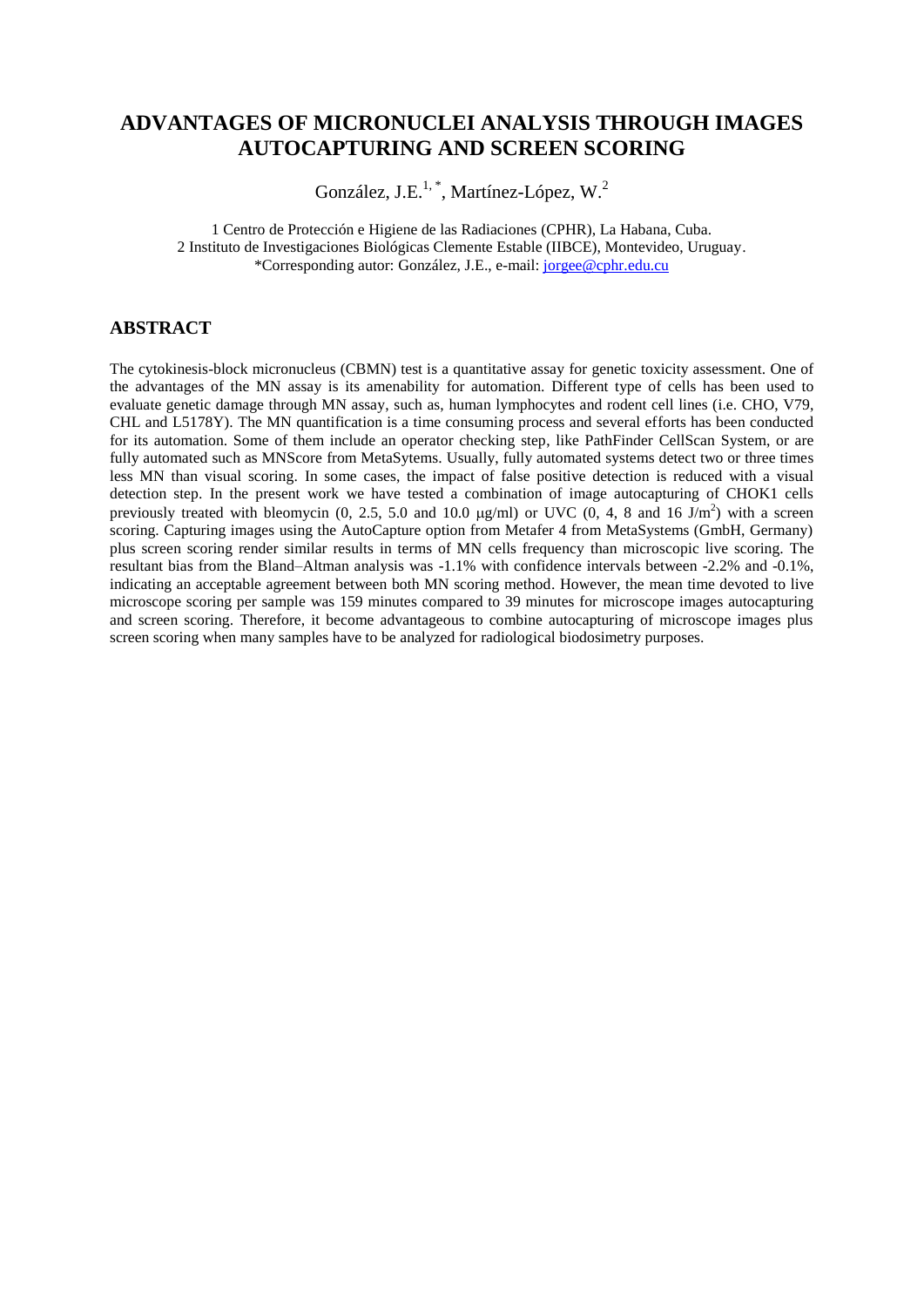### **1. INTRODUCTION**

The in vitro micronucleus (MN) test is a quantitative assay for the genetic toxicity assessment, either for population or environmental biomonitoring in human or mammalian cells (i.e. CHO, V79, CHL or L5178Y) [1,2]. Therefore, there is a strong interest in developing automated systems to score micronuclei as a biomarker of chromosome breakage or loss. Besides, due to the existence of advanced image analysis systems, MN assay become suitable for automation [3,4]. The MN quantification is a time consuming process and several efforts has been conducted for the automation of the MN assay. Some of them include an operator checking step (PathFinder CellScan System) and other are fully automated (MNScore from MetaSytems [5]. Many efforts has been carried out to standardize slide preparations as well as to establish scoring criteria for automated scoring of micronuclei by automated image cytometry using different commercially available platforms [6,7]. In general, automatic systems detect two or three times less MN than visual scoring. Some systems reduce the impact of false positive detection with a visual detection step [5]. In the present contribution we have tested a combination of both approaches establishing a link between image autocapture and image screen scoring for the CBMN *in vitro* assay employing Cytochalsin-B for blocking cytokinesis [8] in CHO-K1 cells exposed to different clastogenic agents.

## **2. MATERIALS AND METHODS**

## **2.1. Cells**

Chinese hamster ovary cells (CHO-K1) were routinely maintained in Ham's nutrient F12 medium (Life Technologies) with L-glutamate supplemented with 10% fetal calf serum (FCS) (Life Technologies) and 100 U penicillin and 100  $\mu$ g/ml streptomycin at 37°C in a 5% CO<sub>2</sub> humidified atmosphere.

## **2.2. Chemicals**

Bleomycin (BLM) and Cytochalasin B (Cyt B) were purchased from Sigma. BLM was dissolved in ultrapure water at a 20 mg/ml concentration and Cyt B in dimethylsulfoxide (DMSO) (Merck) at a 10 mg/ml concentration. The final concentration of DMSO represented 0.5% of the final volume.

### **2.3. Cell treatment and UVC irradiation**

Exponentially growing cells were plated in 100 mm diameter Petri dishes and cultured for 24 h prior to BLM treatment. Three independent cultures were established for each BLM concentration (2.5, 5, 10  $\mu$ g/mL) or UVC dose (4, 8, 16 J/m<sup>2</sup>). The cell cultures were exposed to BLM for 3 h. UVC irradiation was performed at a 0.4 J/sec rate.

### **2.4.** *In vitro* **CBMN assay**

At the end of treatment, cells were washed twice with phosphate-buffered saline (PBS) prior to a 20 h incubation in fresh medium containing 10% FCS and 3 μg/ml cyt B. At the end of cyt B treatment, cells were washed twice with PBS. Then, cells were stained with 10 μg/ml of propidium iodide for 5 min [9]. Glass coverslips were mounted and slides were observed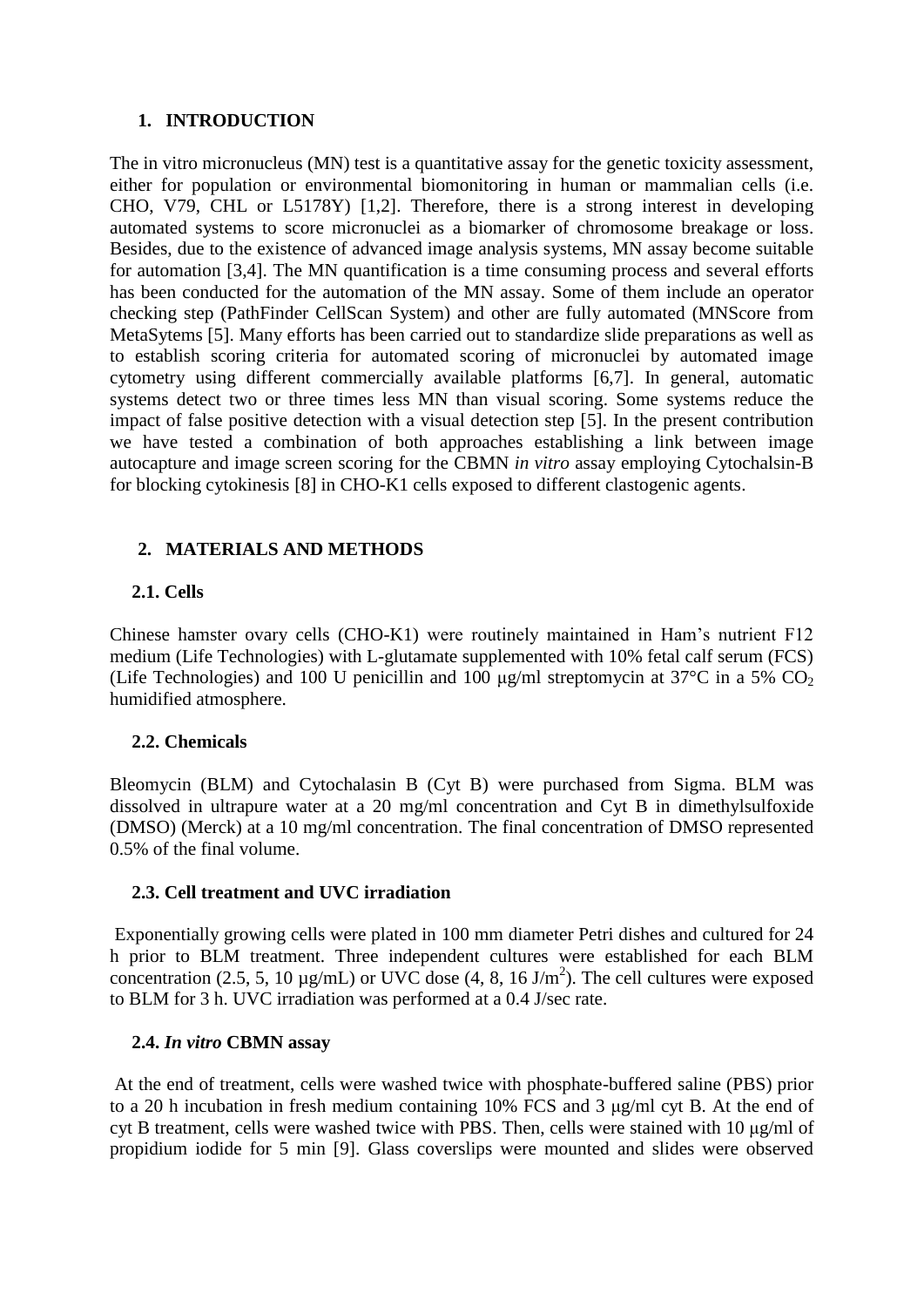under an Axioplan 2 Mot epifluorescence microscope from Carl Zeiss Company (GmbH, Germany).

### **2.5. Slide scoring**

All slides were coded prior to scoring. Scoring was carried out using a Zeiss AxioPlan 2 Mot microscope system equipped with a complete epifluorescence system at 1000X magnification under oil immersion. Criteria for cell and MN scoring were done as described by Fenech (2000) [10]. Briefly, only binucleated cells with an intact nuclear membrane and located within the same cytoplasmic boundary. Both nuclei should be approximately equal in size, staining pattern and intensity. MN should be morphologically identical to, but smaller than, nuclei (their diameter usually varies between one-sixth and one-third of the mean diameter of the main nuclei). MN may be readily distinguished and should not be linked or connected to nuclei.

### **2.6. Metafer 4 autocapture and image screen scoring**

Digitalized images at 63x magnification were obtained automatically with a Zeiss Axioplan 2 Mot microscope system coupled to CCD camera controlled by the image analysis software called Metafer 4 from MetaSystems (GmbH, Germany) in MSearch and fluorescent modes. A total of 1240 images per experimental point were captured using the AutoCapture option from Metafer 4. The images were exported as black and white images in TIF format with high resolution. The same requisites for live microscope scoring were followed with the rejection of incomplete cells in the border of the image to avoid their impact in the speckle counting [10].

### **2.7. Statistical Analysis**

A Bland-Altman analysis was performed to the agreement between live microscope scoring and the screen scoring of images captured. The dose-response was tested by ANOVA followed by Dunnett test.  $p$ -Values  $< 0.05$  were considered to be statistically significant.

## **RESULTS AND DISCUSSION**

The capture of microscope images by the autocapture option of Metafer 4 software from MetaSystems (GmbH, Germany) plus screen scoring render similar results than microscopic live scoring. The resultant bias from the Bland-Altman analysis was -1.1% with confidence intervals between -2.2% and -0.1%.

Two different clastogenic agents (BLM and UVC irradiation) were used to induce MN on CHO-K1 cells to test the impact of both scoring methods. The concentration-response (BLM) or dose-response (UVC) was similar for both scoring methods (Figure 1).

The time consumed by the operator for live microscope scoring or microscope capturing by means of autocapture option from Metafer 4 plus image scoring were compared. The mean time devoted to manual microscope scoring per sample was 159 minutes and the time required for image capturing by the autocapture option from Metafer 4 plus image scoring was just 39 minutes.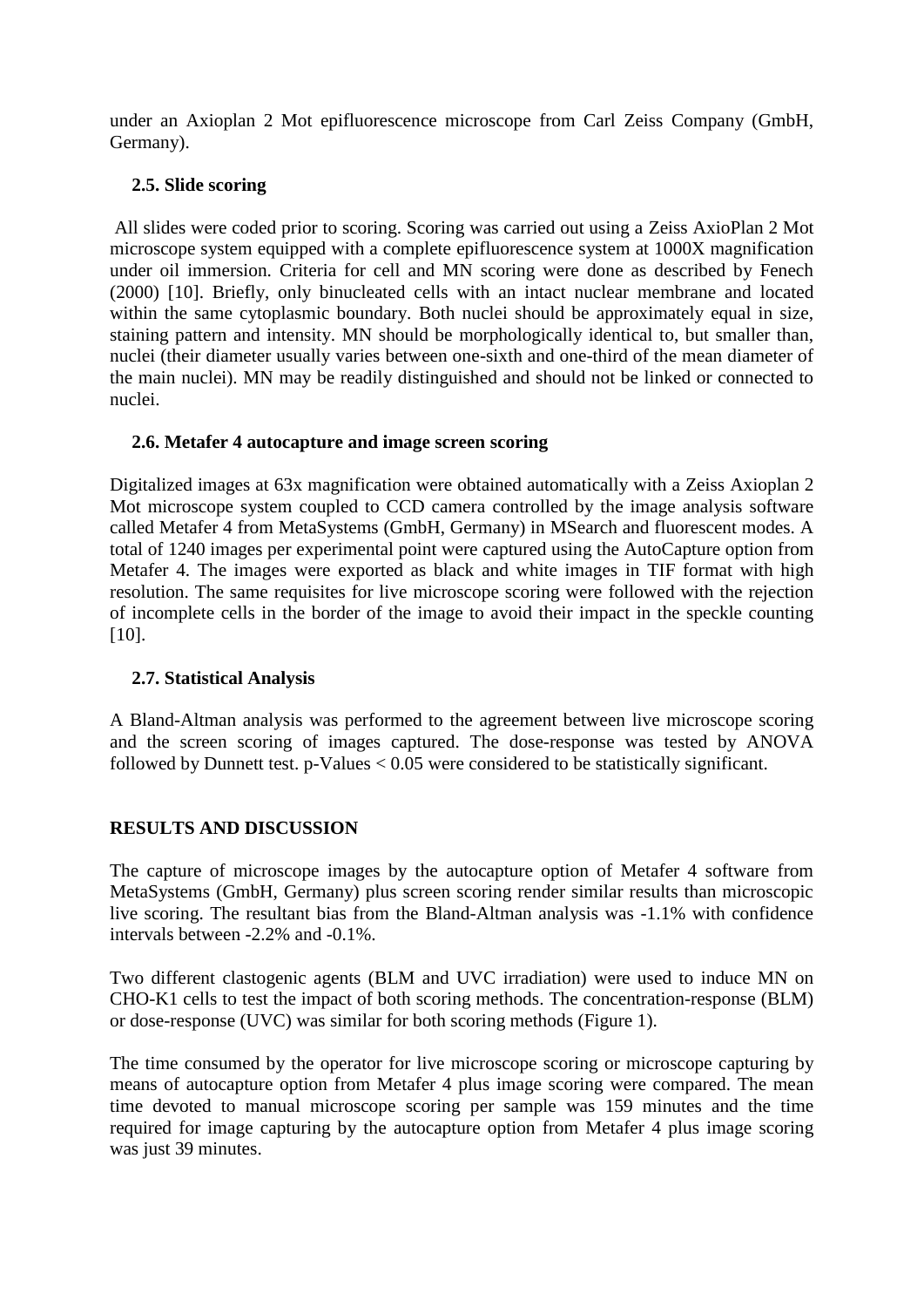The main concern about exported images screen scoring is that only one plane composed the image compared with the multiple focus possibility of live microscope scoring performed by the operator. A possible solution could be to capture multiple microscope planes using the autocapture option from Metafer 4 with the aim to create an integrated 2D image, although this process could increase the time for automated analysis of MN [11]. In the present work we have tested the impact of image screen scoring when the images were obtained automatically in one plane without observing any difference respect to live microscope scoring.

Therefore, we have observed a significant reduction of microscope operational time increasing the rapidness of the response and reducing the maintenance cost per assay four times when automated image analysis is coupled with visual scoring of captured images at high resolution.

### **CONCLUSIONS**

We concluded that the combination of image capture and image screen scoring in the CBMN *in vitro* assay using CHO-K1 cells give similar results than live microscope scoring and saves significant operational time**.**

### **AKNOWLEDGEMENTS**

This work was partially supported by the CRP E3-50-08 project from IAEA.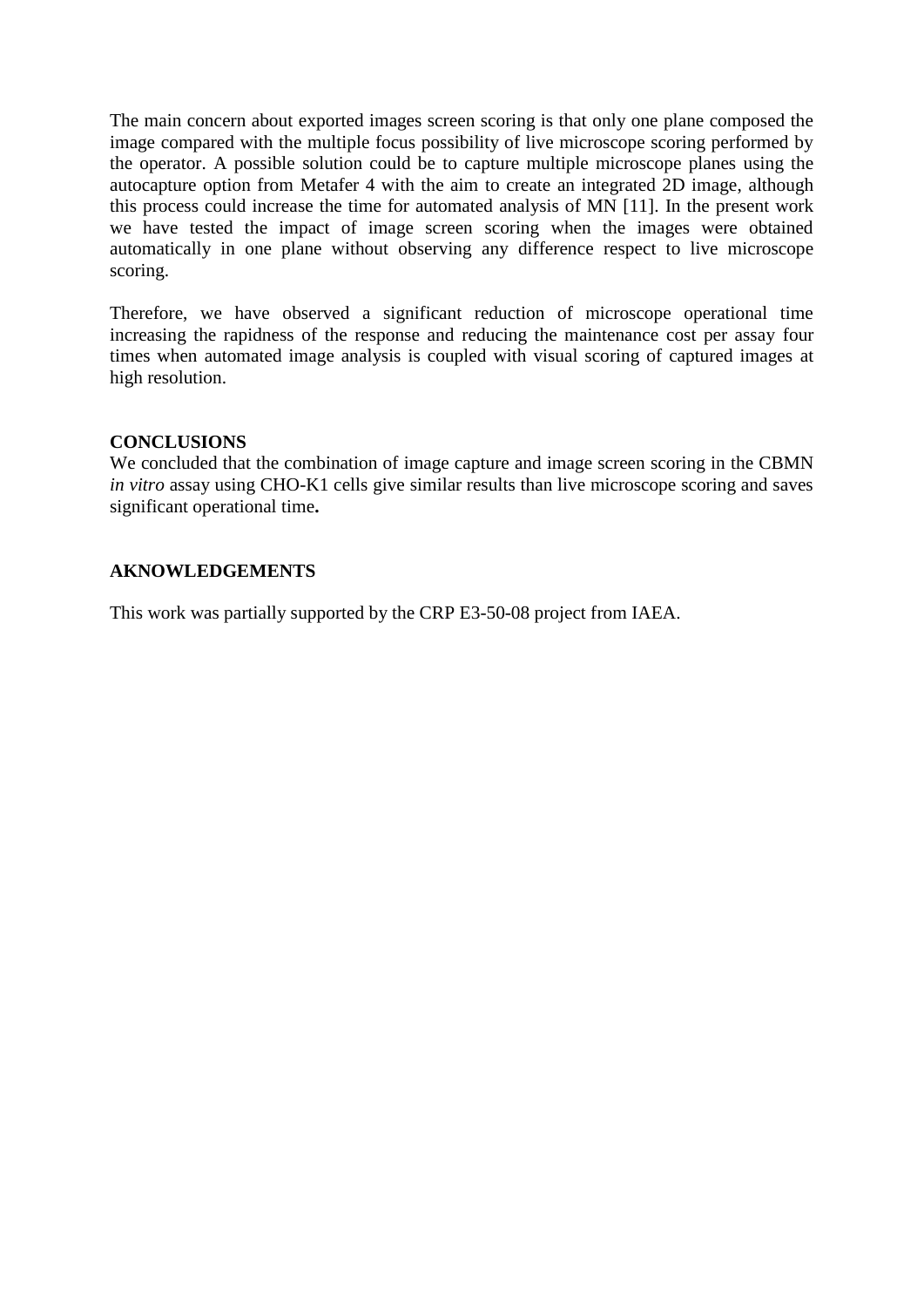### **REFERENCES**

- 1. Aardema, M. J., Snyder, R. D., Spicer, C. et al. SFTG international collaborative study on *in vitro* micronucleus test III. Using CHO cells. *Mutat. Res*., **607**, 61-87 (2006).
- 2. Michael, F., Kirsch-Volders, M., Rossnerovac, A., Sramc, R., Rommd, H., Bolognesi C., Ramakumar, A., Soussaline, F., Schunck, Elhajoujii, A., Anwar, W., Bonassi, S. HUMN project initiative and review of validation, quality control and prospects for further development of automated micronucleus assays using image cytometry systems. *International Journal of Hygiene and Environmental Health* **216** 541–552 (2013).
- 3. Darzynkiewicz, Z., Smolewski, P., Holden, E., Luther, E., Henriksen, M., Francois, M., Leifert, W., Fenech, M. Laser scanning cytometry for automation of the micronucleus assay. *Mutagenesis* **26**, 153-161 (2011).
- 4. Rossnerova, A., Spatova, M., Schunck, C., Sram, R.J. REVIEW: Automated scoring of lymphocyte micronuclei by the MetaSystems Metafer image cytometry system and its application in studies of human mutagen sensitivity and biodosimetry of genotoxin exposure. *Mutagenesis* **26**, 169-175 (2011).
- 5. Decordier, I., Papine, A., Plas, G., Roesems, S., Vande Loock, K., Moreno-Palomo, J., Cemeli, E., Anderson, D., Fucic, A., Marcos, R., Soussaline, F., Kirsch-Volders, M. Automated image analysis of cytokinesis blocked micronuclei: an adapted protocol and a validated scoring procedure for biomonitoring. *Mutagenesis*, **24**, 85-93 (2009).
- 6. Schunk, C., Johannes, T., Varga, D., Lorch, T., Plesch, A. New developments in automated cytogenetic imaging: unattended scoring of dicentric chromosomes, micronuclei, single cell gel electrophoresis, and fluorescence signals. *Cytogenet. Genome Res*., **104**, 383-389 (2004).
- 7. Decordier, I., Papine, A., Vande Loock, K., Plas, G., Soussaline, F., Kirsch-Volders, M. REVIEW: Automated image analysis of micronuclei by IMSTAR for biomonitoring. *Mutagenesis* **26**, 163-168 (2011).
- 8. Fenech, M. Cytokinesis-block micronucleus cytome assay. *Nat. Protoc*. **2**, 1084-1104 (2007).
- 9. Varga, D., Johannes, T., Jainta, S., Schuster, S., Schwarz-Boeger, U., Kiechle, M., Patino Garcia, B., Vogel, W. An automated scoring procedure for the micronucleus test by image analysis. *Mutagenesis*, **19**, 391-397 (2004).
- 10. Fenech, M. The *in vitro* micronucleus technique. *Mutat. Res.*, **455**, 81-95 (2000).
- 11. González, J.E., Lee M., Barquinero, J.F., Valente, M., Roch-Lefèvre, S., García, O. Quantitative Image Analysis of Gamma-H2AX Foci Induced by Ionizing Radiation Applying Open Source Programs. *Analytical and Quantitative Cytology and Histology*, **34,** 66-71 (2012).